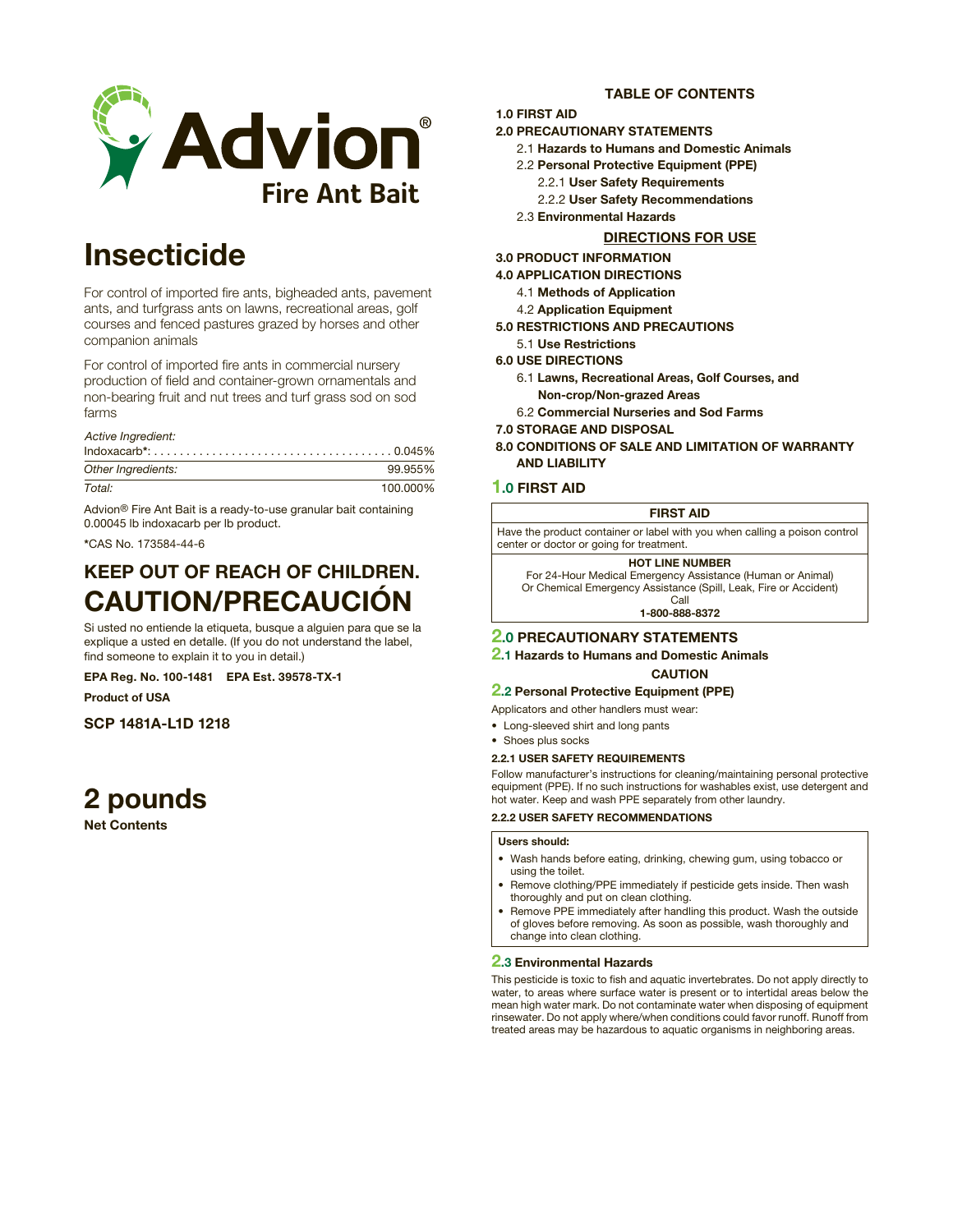# DIRECTIONS FOR USE

It is a violation of Federal Law to use this product in a manner inconsistent with its labeling.

Do not apply this product in a way that will contact workers or other persons, either directly or through drift. Only protected handlers may be in the area during application. For any requirements specific to your State or Tribe, consult the agency responsible for pesticide regulation.

# AGRICULTURAL USE REQUIREMENTS

Use this product only in accordance with its labeling and with the Worker Protection Standard, 40 CFR Part 170. This standard contains requirements for the protection of agricultural workers on farms (sod farms included), forests, nurseries, and greenhouses, and handlers of agricultural pesticides. It contains requirements for training, decontamination, notification, and emergency assistance. It also contains specific instructions and exceptions pertaining to the statements on the label about personal protective equipment, restrictedentry interval, and notification to workers (as applicable).

#### Do not enter or allow worker entry into treated areas during the restrictedentry interval (REI) of 4 hours.

For early entry into treated areas that is permitted under the Worker Protection Standard and that involves contact with anything that has been treated, such as plants, soil, or water, wear:

- **Coveralls**
- Chemical resistant gloves (made of any waterproof material)
- Shoes plus socks

# NON-AGRICULTURAL USE REQUIREMENTS

The requirements in this box apply to uses of this product that are not within the scope of the Worker Protection Standard for agricultural pesticides, 40 CFR part 170. The WPS applies when this product is used to produce agricultural plants on farms, forests, nurseries, or greenhouses.

Do not enter or allow others to enter the treated area until the application is complete.

# 3.0 PRODUCT INFORMATION

Advion Fire Ant Bait may be applied to control imported fire ants, bigheaded ants, pavement ants and turfgrass ants in: residential lawns and landscaped areas; commercial properties; institutional sites; sports and recreational turf; non-agricultural areas; and non-cropped areas.

Advion Fire Ant Bait may be applied to control imported fire ants, bigheaded ants, pavement ants and turfgrass ants in fenced pastures if grazed only by companion animals (i.e., animals not raised for production of meat or milk).

Advion Fire Ant Bait also may be applied to control imported fire ants in commercial nursery production of field- and container grown-ornamentals and non-bearing fruit and nut trees; and commercial production of turf grass sod on sod farms.

Refer to the Use Directions table in Section 6.0 for specific treatment site examples where this product may be used to control listed pests.

## 4.0 APPLICATION DIRECTIONS

## 4.1 Methods of Application

Broadcast or individual mound treatments are permitted by ground application as specified in Section 6.0.

## 4.2 Application Equipment

- • Apply with broadcast equipment capable of applying 1.5 pounds of Advion Fire Ant Bait per acre. Calibrate equipment before application.
- Use appropriate measuring utensils for individual mound treatments. Keep utensils used for measuring pesticides away from children.

# 5.0 RESTRICTIONS AND PRECAUTIONS

### 5.1 Use Restrictions

- DO NOT allow unprotected workers or other persons or pets in treated area during application.
- DO NOT apply product except on the sites and for the pests at the indicated rates and limitations specified in Sections 6.0 of this label.
- DO NOT use kitchen utensils for measuring. Keep measuring utensils with pest control pesticides away from children.
- DO NOT allow livestock or domestic animals to consume the bait.
- DO NOT apply this product through any type of irrigation system.
- **DO NOT** apply in combination with other pesticides, fertilizers, and other biologically active materials as compatibility studies have not been completed.
- **DO NOT** formulate this product into other end-use products.
- DO NOT exceed 6 total pounds of product applied per acre per year (equal to 0.0027 pounds of active ingredient per acre per year).
- Not approved for use on bigheaded ants, pavement ants, and turfgrass ants in California.

# **6.0 USE DIRECTIONS**

6.1 Lawns, Recreational Areas, Golf Courses, and Non-crop/ Non-grazed Areas

| <b>Use Sites</b>                                                                                                                                                                                                                                                                                                                  |                                                                                      |                                                                                                                                                                                                                                                                                                                                                                                                                              |                                                                                                                                                                                 |  |
|-----------------------------------------------------------------------------------------------------------------------------------------------------------------------------------------------------------------------------------------------------------------------------------------------------------------------------------|--------------------------------------------------------------------------------------|------------------------------------------------------------------------------------------------------------------------------------------------------------------------------------------------------------------------------------------------------------------------------------------------------------------------------------------------------------------------------------------------------------------------------|---------------------------------------------------------------------------------------------------------------------------------------------------------------------------------|--|
| Home lawns<br>Fenced pastures<br>Golf courses<br>Athletic field and recreational turf<br>Non-grazed and noncrop areas<br>Parks and picnic areas<br>Cemeteries<br>Uncultivated non-agricultural areas,<br>including:<br>airports<br>roadsides<br>highway rights-of-way<br>utility rights-of-way<br>campgrounds<br>industrial sites |                                                                                      | Institutional sites defined as areas around proper-<br>ties or facilities providing a service to public or<br>private organizations including, but not limited to:<br>hospitals and nursing homes<br>schools<br>colleges and universities<br>museums<br>libraries<br>sport facilities<br>office buildings                                                                                                                    |                                                                                                                                                                                 |  |
| <b>Target Pest</b>                                                                                                                                                                                                                                                                                                                | Rate                                                                                 | <b>Application Timing</b>                                                                                                                                                                                                                                                                                                                                                                                                    | <b>Use Directions</b>                                                                                                                                                           |  |
| Imported fire ants -<br>Solenopsis spp.<br>Bigheaded ants*<br>Pheidole megacephela<br>Pavement ants*<br>Tetramorium caespitum<br>Turfqrass ants*<br>Lasius neoniger                                                                                                                                                               | <b>Broadcast</b><br>Treatment:<br>$1.5$ lb/A                                         | Apply at the first sign of<br>imported fire ant, big-<br>headed ant, pavement ant<br>or turforass ant activity.<br>Applications may be made<br>at any time of the day, but<br>are more effective when<br>ants are actively foraging,<br>usually when the soil<br>surface temperature is<br>above 60° F.<br>Up to 4 applications of<br>Advion Fire Ant Bait may be<br>applied per year, generally<br>at 12-16 week intervals. | <b>Broadcast Treatment:</b><br>Make application with<br>broadcast equipment<br>capable of applying<br>1.5 pounds of product<br>per acre.                                        |  |
|                                                                                                                                                                                                                                                                                                                                   | Individual<br>Mound<br>Treatment:<br>4 level<br>tablespoons<br>(1/2 oz)<br>per mound |                                                                                                                                                                                                                                                                                                                                                                                                                              | <b>Individual Mound</b><br>Treatment: Uniformly<br>distribute the product<br>3-4 feet around the<br>mound.<br>Do not disturb the<br>mound.<br>Do not apply to tops of<br>mound. |  |
| <b>Precautions:</b><br>• Rainfall or irrigation within 2 to 3 hours after application may reduce effectiveness and a<br>repeat application within 7 days may be necessary to achieve the desired level of control.<br>• Do not apply if the area to be treated is wet with dew, irrigation or rainfall.                           |                                                                                      |                                                                                                                                                                                                                                                                                                                                                                                                                              |                                                                                                                                                                                 |  |

#### USE RESTRICTIONS

- 1. Refer to Section 5.1 for additional product use restrictions. 2. Maximum Single Application Rate: 1.5 lb/A/application (0.00068 lb ai/A of indoxacarb-
- containing products as a bait formulation)
- 3. Minimum Application Interval: 12 weeks under typical use conditions (7 days when a rainfall or irrigation has occurred within 2-3 hours of a treatment)
- 4. Maximum Annual Rate: 6 lb/A/year (0.0027 lb ai/A of indoxacarb-containing products as a bait formulation)

\* Not approved for use on this species in CA.